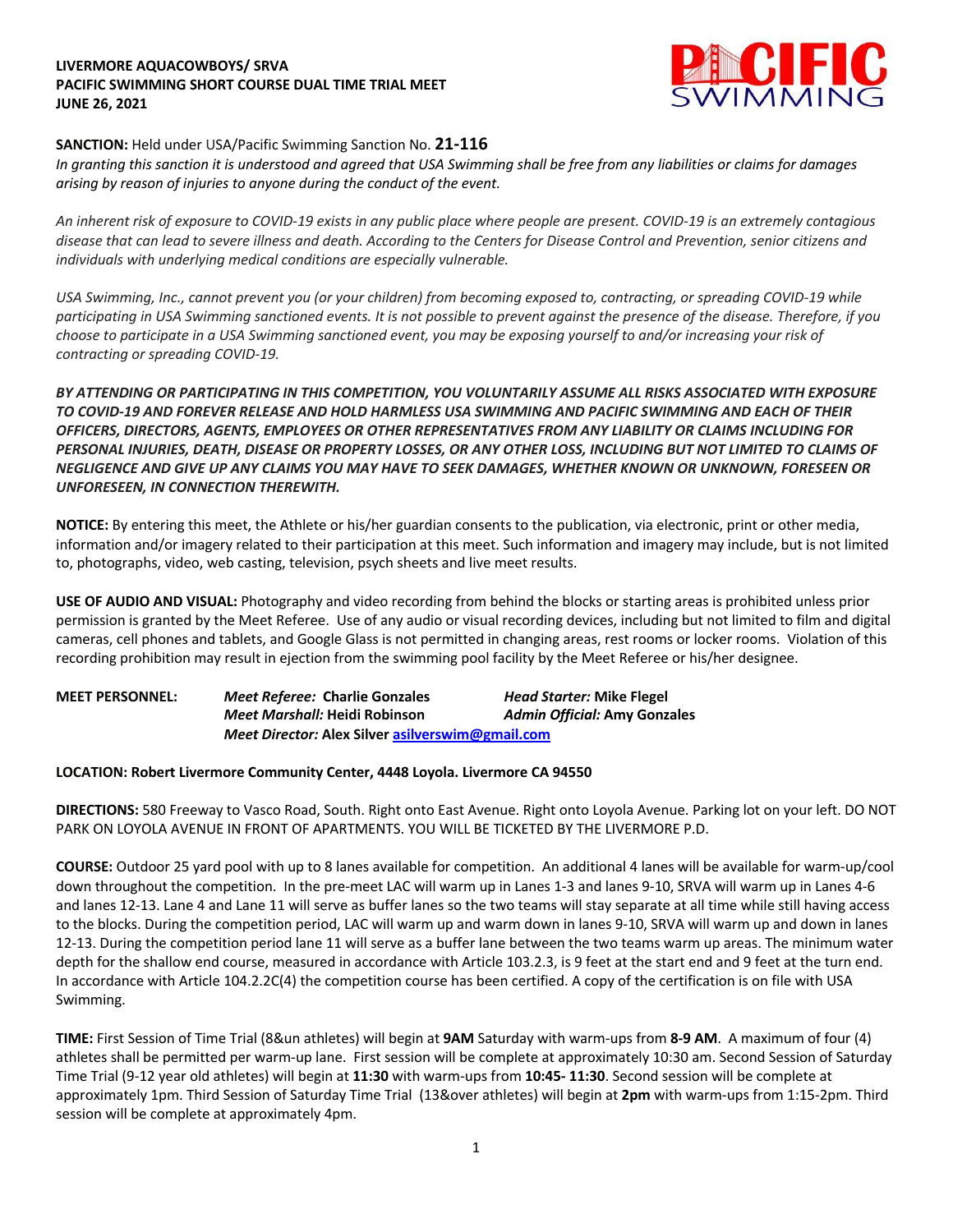- **RULES:** Current USA and Pacific Swimming rules and warm-up procedures will govern the meet. A copy of these procedures will be posted at the Clerk-of-Course.
	- The local facilities guidelines, restrictions and interpretation of the local public guidelines shall be followed at this meet. • All applicable adults participating in or associated with this meet, acknowledge that they are subject to the provisions of the USA Swimming Minor Athlete Abuse Prevention Policy ("MAAPP"), and that they understand that compliance with the MAAPP policy is a condition of participation in the conduct of this competition.
	- All events are timed finals.
	- All events will swim fast to slow.
	- Athletes may compete in Maximum 5 events per day.
	- All Athletes ages 12 and under should complete competition within four (4) hours.

• Events for the same 12 & under athletes shall be limited to one session per day, except for prelim/final meets where events for 12 & under athletes may be offered in both prelims and finals

• If local conditions warrant it the Meet Referee, with the concurrence of the Meet Director, may require a mandatory scratch down. Refunds will be made for any mandatory scratches.

- **All Coaches and Officials must wear their USA Swimming membership cards in a visible manner.**
- All athletes 18 and older must have completed the Athlete Protection Training to be allowed to compete.
- At the discretion of the Meet Referee, different events and genders may swim combined.

• **All Participants will follow the Facility Safety Guidelines which will be emailed to all Participants prior to the meet and which will be announced prior to the meet.** 

**UNACCOMPANIED ATHLETES:** Any USA Swimming Athlete-Member competing at the meet must be accompanied by a USA Swimming Member-Coach for the purposes of Athlete supervision during warm-up, competition and warm-down. If a Coach-Member of the Athlete's USA Swimming Club does not attend the meet to serve in said supervisory capacity, it is the responsibility of the Athlete or the Athlete's legal guardian to arrange for supervision by a USA Swimming Member-Coach. The Meet Director or Meet Referee may assist the Athlete in making arrangements for such supervision; however, it is recommended that such arrangements be made in advance of the meet by the Athlete's USA Swimming Club Member-Coach.

**RACING STARTS:** Athletes must be certified by a USA Swimming member-coach as being proficient in performing a racing start or must start the race in the water. It is the responsibility of the Athlete or the Athlete's legal guardian to ensure compliance with this requirement.

**RESTRICTIONS:** • Smoking and the use of other tobacco products is prohibited on the pool deck, in the locker rooms, in spectator seating, on standing areas and in all areas used by Athletes, during the meet and during warm-up periods.

- Sale and use of alcoholic beverages is prohibited in all areas of the meet venue.
- No glass containers are allowed in the meet venue.
- No propane heater is permitted except for snack bar/meet operations.
- All shelters must be properly secured.
- Deck Changes are prohibited.

• Destructive devices, to include but not limited to, explosive devices and equipment, firearms (open or concealed), blades, knives, mace, stun guns and blunt objects are strictly prohibited in the swimming facility and its surrounding areas. If observed, the Meet Referee or his/her designee may ask that these devices be stored safely away from the public or removed from the facility. Noncompliance may result in the reporting to law enforcement authorities and ejection from the facility. Law enforcement officers (LEO) are exempt per applicable laws.

• Operation of a drone, or any other flying apparatus, is prohibited over the venue (pools, Athlete/Coach areas, Spectator areas and open ceiling locker rooms) any time Athletes, Coaches, Officials and/or Spectators are present.

**ELIGIBILITY:** • Athletes must be current members of USA Swimming and enter their name and registration number on the meet entry card as they are shown on their Registration Card. If this is not done, it may be difficult to match the Athlete with the registration and times database. The meet host will check all Athlete registrations against the SWIMS database and if not found to be registered, the Meet Director shall accept the registration at the meet (a \$10 surcharge will be added to the regular registration fee). Duplicate registrations will be refunded by mail.

• Meet is open only to qualified athletes registered with **LAC or SRVA.** Athletes who are unattached but participating with **LAC or SRVA** are eligible to compete.

• Entries with **"NO TIME" will be ACCEPTED** 

• Disabled Athletes are welcome to attend this meet and should contact the Meet Director or Meet Referee regarding any special accommodations on entry times and seeding per Pacific Swimming policy.